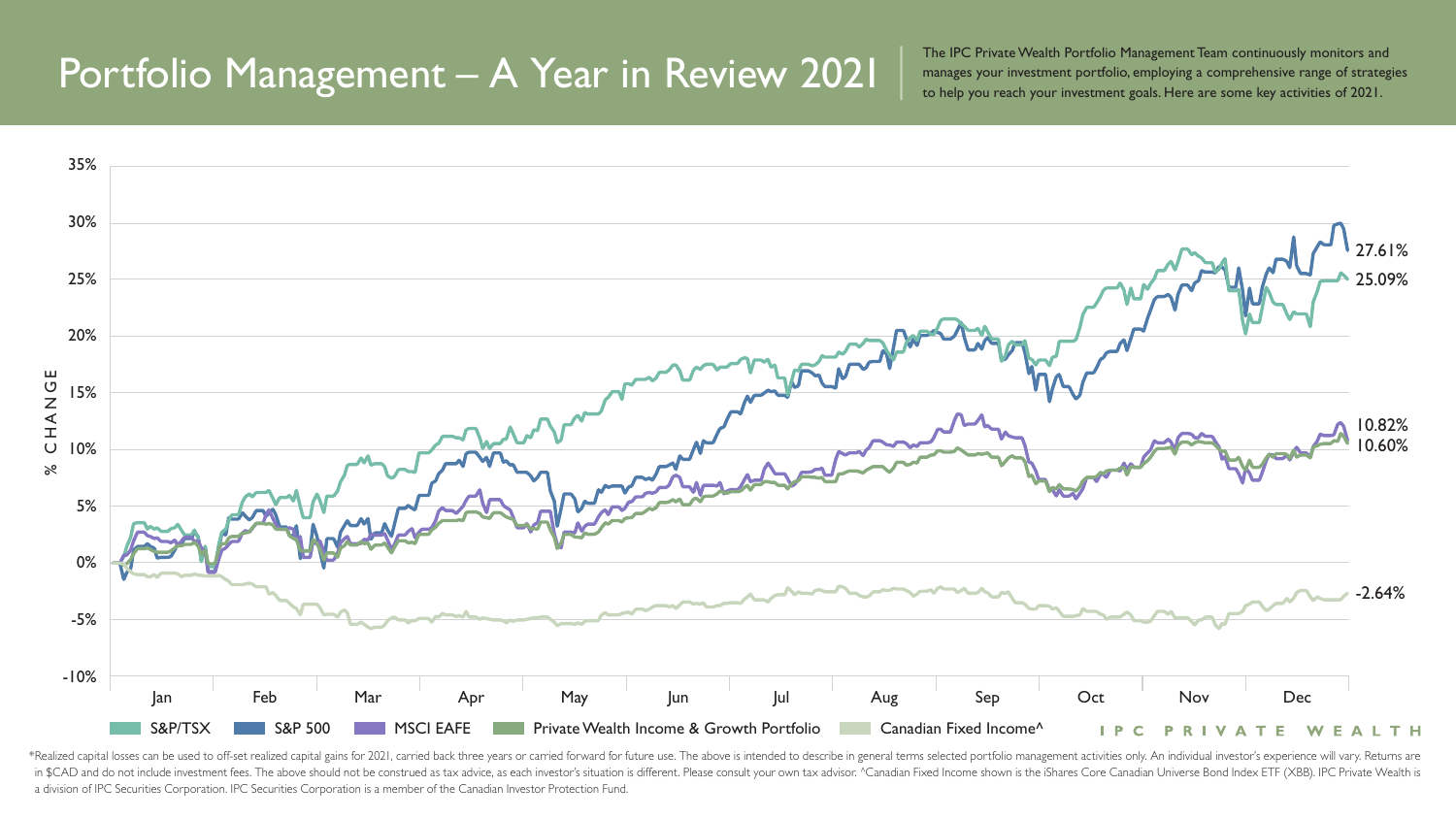\*Realized capital losses can be used to off-set realized capital gains for 2021, carried back three years or carried forward for future use. The above is intended to describe in general terms selected portfolio management in \$CAD and do not include investment fees. The above should not be construed as tax advice, as each investor's situation is different. Please consult your own tax advisor. ^Canadian Fixed Income shown is the iShares Core a division of IPC Securities Corporation. IPC Securities Corporation is a member of the Canadian Investor Protection Fund.

The IPC Private Wealth Portfolio Management Team continuously monitors and manages your investment portfolio, employing a comprehensive range of strategies to help you reach your investment goals. Here are some key activities of 2021.

35%

We adjusted our portfolio asset allocations to increase equity exposure, including increased global small cap and global real estate holdings. We reduced our allocation to investment strategies that can shift away from equities based on negative market trends to 0%. We also increased the allocation to directlyheld stocks in our core portfolios, increasing access to our portfolio managers' best ideas, and providing opportunities to reduce investors' taxable net capital gains.

30% 25% In 2021, the S&P/TSX reached a new record high 62 times. In the U.S., the S&P 500 reached a new 20% record high 70 times. Both indices experienced some of the best annual performance on record. **UDZKID** % CHANGE 15% Even on the downside, pullbacks were historically short-lived and quick to bounce back.10%  $\aleph$ 5% 0% -5%





### JANUARY

#### Investment Specialist Due Diligence

Interviews with all of our investment specialists were conducted. The first set of more than 100 due diligence meetings conducted throughout 2021. These meetings remained fully remote throughout the year.

### FEBRUARY

### Portfolio Management

### MARCH

#### Currency Management

To protect our portfolios from volatility associated with changes in currency valuations, we increased our currency hedge on selected U.S. dollar denominated positions to 37.5% and maintained 25% and 50% hedges respectively on holdings denominated in British pound sterling and Euros.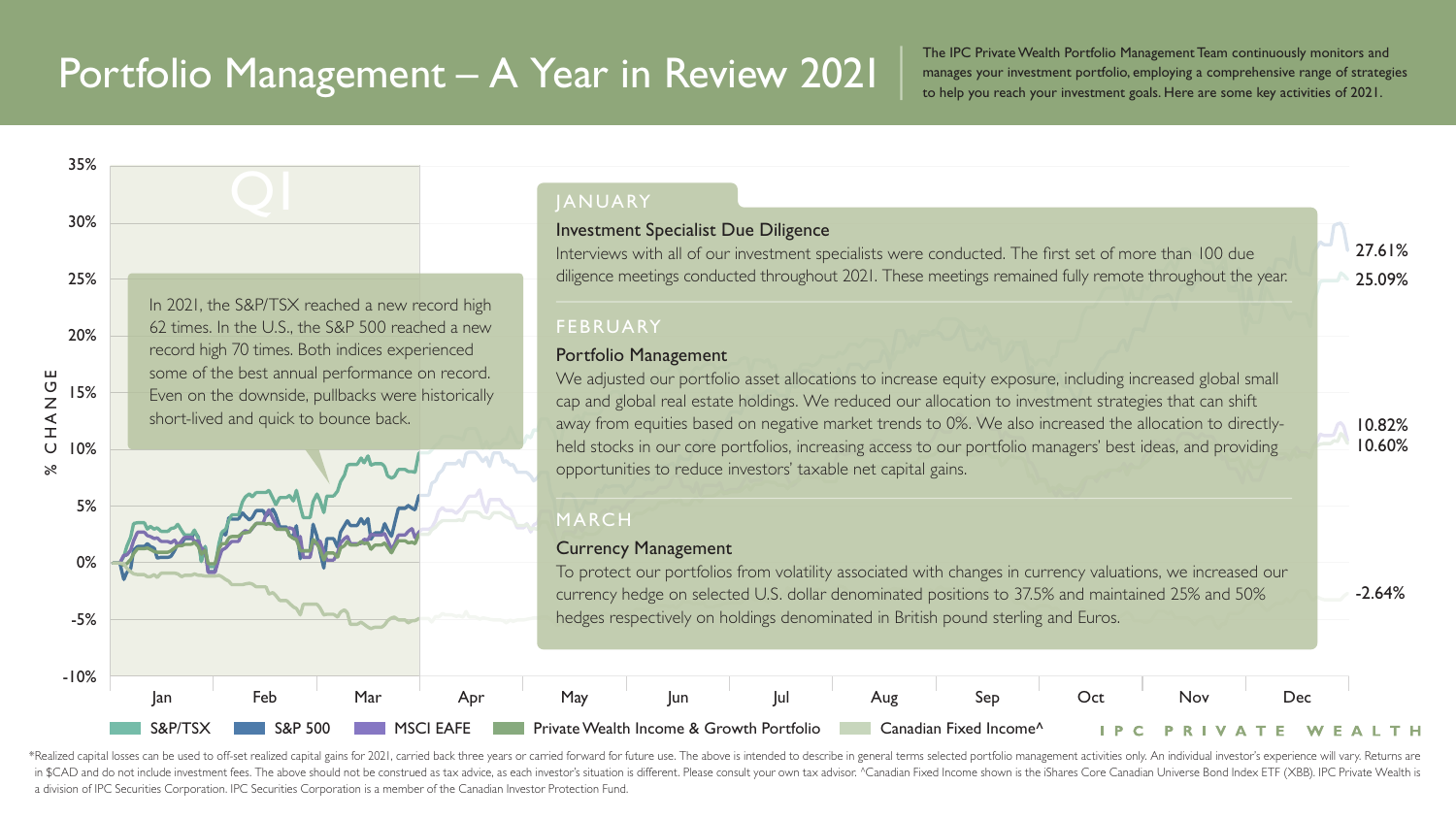\*Realized capital losses can be used to off-set realized capital gains for 2021, carried back three years or carried forward for future use. The above is intended to describe in general terms selected portfolio management in \$CAD and do not include investment fees. The above should not be construed as tax advice, as each investor's situation is different. Please consult your own tax advisor. ^Canadian Fixed Income shown is the iShares Core a division of IPC Securities Corporation. IPC Securities Corporation is a member of the Canadian Investor Protection Fund.

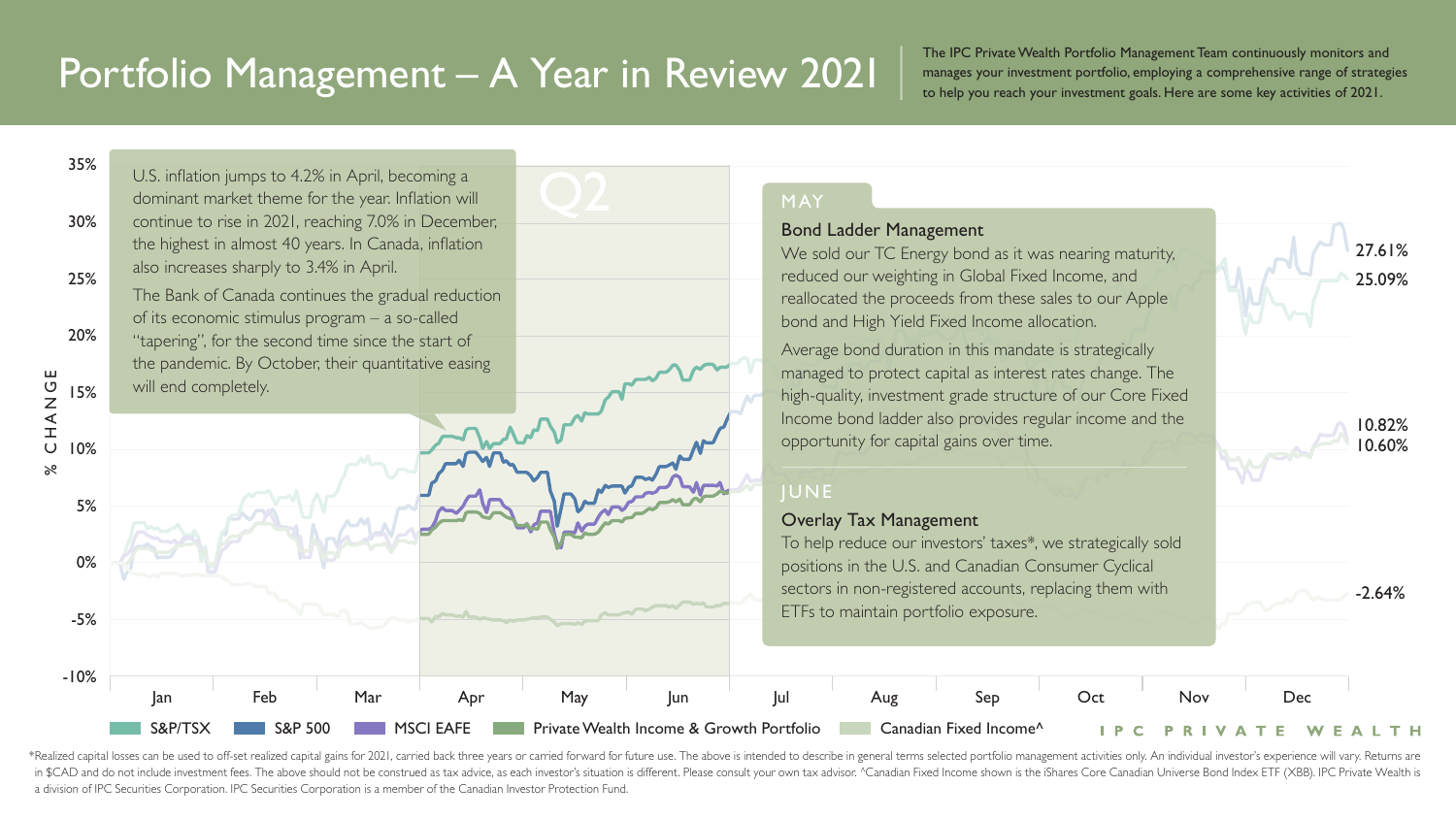\*Realized capital losses can be used to off-set realized capital gains for 2021, carried back three years or carried forward for future use. The above is intended to describe in general terms selected portfolio management in \$CAD and do not include investment fees. The above should not be construed as tax advice, as each investor's situation is different. Please consult your own tax advisor. ^Canadian Fixed Income shown is the iShares Core a division of IPC Securities Corporation. IPC Securities Corporation is a member of the Canadian Investor Protection Fund.